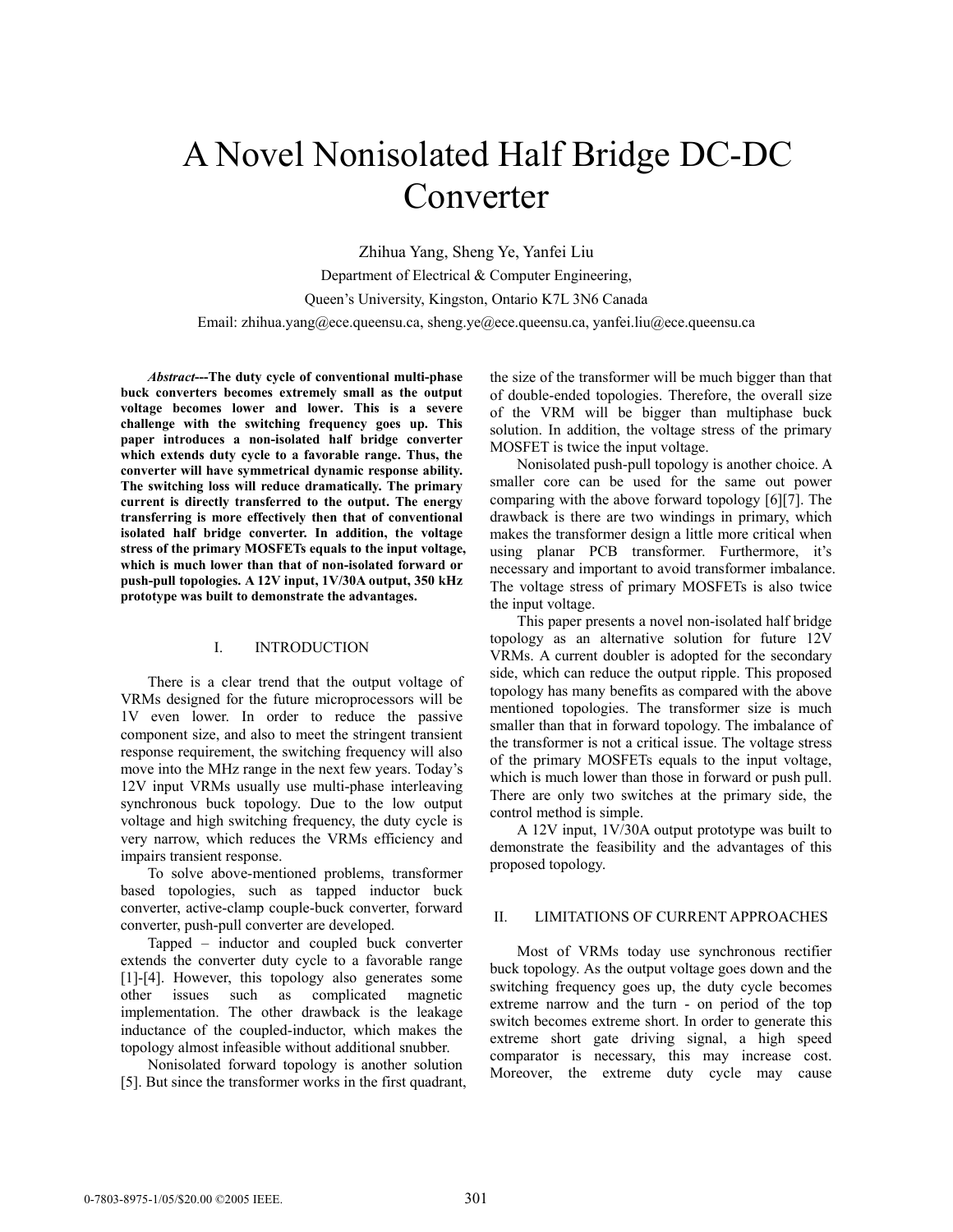malfunction at high frequency due to the very short conduction time for the top switch.

Another problem is the asymmetrical transient response. The step - down response is much worse than the step - up response. That's because when the load steps up, the duty cycle can extend much to provide energy to the output and the inductor charging voltage  $V_{in}$  – Vo is high, while the duty cycle cannot be much smaller to respond effectively to a load step down and the inductor discharging voltage Vo is unfortunately low as well. This asymmetrical transient response makes the output filter over-designed and makes it very difficult to optimize the design [4].

The most serious problem for the  $12V - input$  buck converter is the large top switch turn  $-$  off loss. For the same input average current, the narrower the duty cycle, the higher the peak current goes through the top switch. Furthermore, in order to satisfy the fast transient response requirement, the inductance can't be too large. Small inductance yields large current ripple. Hence, the turn-off current of the top switch becomes very large, as shown in Fig. 1, so the turn-off switching loss and efficiency will suffer.



Fig. 1 Peak current comparison of different duty cycle

Multi-phase interleaving synchronous rectifier buck topology is a widely recognized solution today. The major benefits of this topology are the output ripple cancellation and the improved transient response. But the effectiveness of this ripple cancellation is related to the duty cycle. This topology can't extend the duty cycle so the duty cycle is still extremely narrow when the output voltage goes down further. Thus, the ripple cancellation is actually very poor.

Transformer based topologies can help extend the duty cycle to a favorable range. Tapped inductor buck converter, coupled buck converter, nonisolated forward converter and push-pull converter are developed for above reason. But those solutions cause some other issues at the same time. Reducing or eliminating the effect of leakage inductance is a severe challenge for tapped-inductor and coupled inductor topologies. Big transformer makes forward topology not so attractive. A common drawback of those topologies is that the voltage stress of the primary switches is much higher than the input voltage, even twice. For 12V input VRM, it's reasonable that the input voltage maybe up to 14V, so the voltage stress of primary switches is 28V plus spike. Obviously, 30V MOSFET, which is widely used

in 12V - input VRM application, is not available again. Thus, the efficiency and performance of the converter will suffer.

Topologies with extended duty cycle and low voltage stress are expected.

### III. THE PROPOSED NONISOLATED HALF-BRIDGE TOPOLOGY

Fig.2 is a conventional half bridge topology. Current doubler is adopted at the secondary side, which can provide ripple cancellation. When isolation is not needed, the primary ground can be connected with secondary ground. By selecting proper transformer turns ratio, a duty cycle around 50% can be achieved for 12V input and 1V output.

It is observed that with the conventional half bridge converter, all the output electrical energy is converted into magnetic energy and back into electrical energy through the transformer. It is also observed that the primary ground shall be at a stable voltage potential so that the half bridge can operate well.



Fig. 2 Conventional half bridge topology

A new topology is developed by connecting the primary ground of the conventional half bridge converter to the output voltage point instead of connecting it to the secondary ground, as shown in Fig.3.

Comparing with the conventional half bridge topology, the major advantage of this proposed circuit is that part of the output energy is transferred from the input to the load directly. Therefore, the secondary winding current and inductor current is reduced, and the converter operates more efficiently. Duty cycle can be extended and optimized by selecting appropriate turns ratio of the transformer. The turn - off time of Q2 can also be reduced significantly because the gate is reversely biased by the output voltage during off time.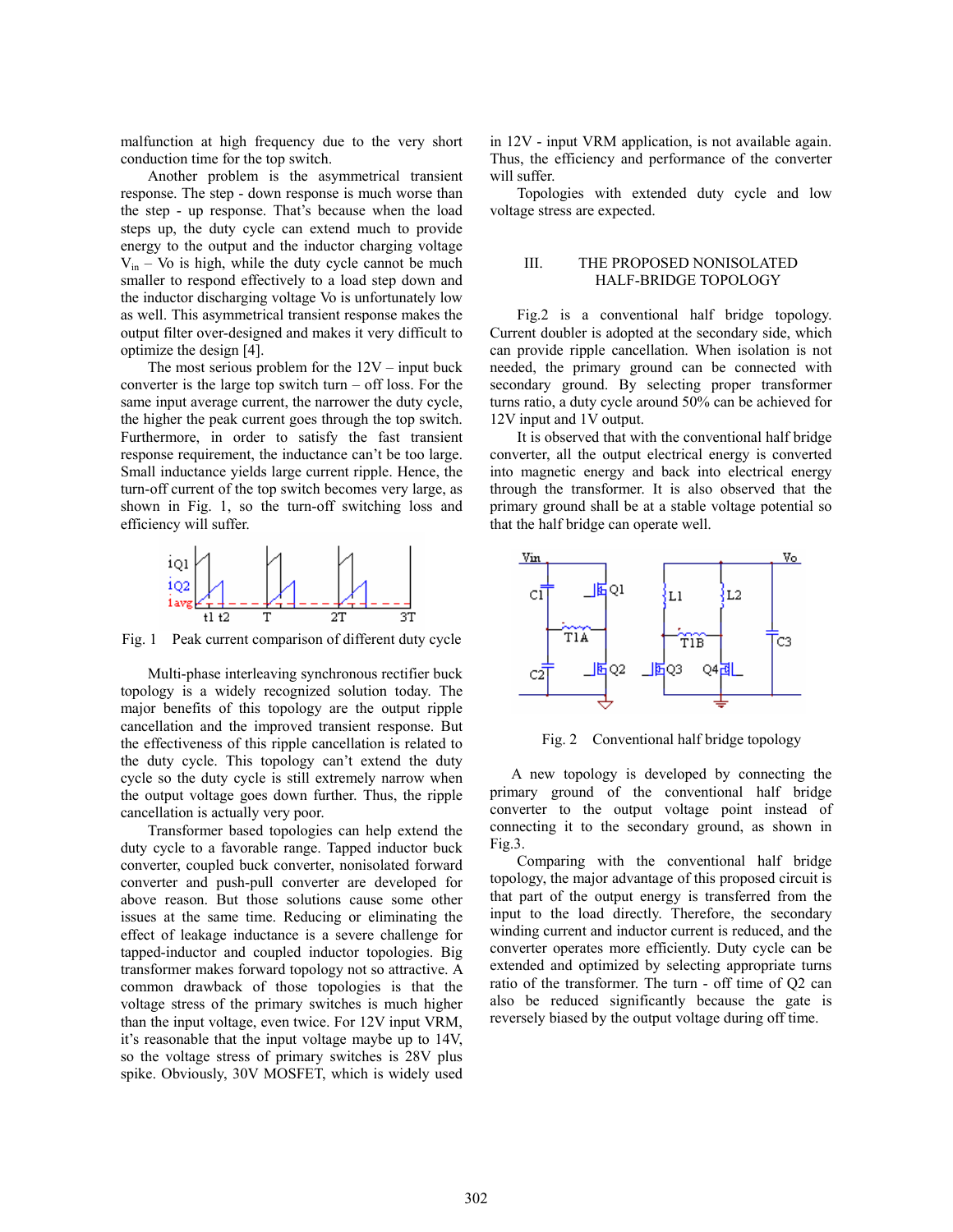

Fig.3 Proposed nonisolated half bridge topology

It is understandable that the nonisolated half bridge converter has similar basic operation principle and waveforms with the conventional half bridge converter. Fig.4 gives the key waveforms of the proposed topology. Q1, Q2 turn on alternatively as within the conventional half bridge converter. Q1 and Q4 turn on complementarily, and Q2 and Q3 turn on complementarily as well. The input current in the proposed converter is directly transferred to the output in addition to the secondary current. This is a more effective way to deliver energy than the conventional half bridge converter. Control of the nonisolated half bridge converter is the same as the control of a conventional half bridge converter.

The nonisolated half bridge converter operation can be briefly described by five operation modes as shown in Fig. 5 as follows:

Mode 1 ( $t < t$ 1): Initially, Q1 and Q2 are off. Q3 and Q4 are on. The inductors L1 and L2 are both freewheeling.

Mode 2 ( $t1 \le t \le 2$ ): Q1 turns on and Q4 turns off at t1 simultaneously. The energy starts delivering from input to the load. The inductor L1 is still freewheeling through Q3, while the inductor L2 is charged through Q3 as well. In addition to the current of inductor L1 and L2, the input current also goes through C3 and load resistor. Part of required energy delivers to output directly.

Mode 3 ( $t2 < t < t3$ ): Q1 turns off and Q4 turns on at t2 simultaneously. The inductors L1 and L2 are both freewheeling.

Mode 4 ( $t3 < t < t4$ ): Q2 turns on and Q3 turns off at t3 simultaneously. The inductor L1 is charged while L2 is still freewheeling through Q4. In addition to the current of inductor L1 and L2, the input current also goes through C3 and load resistor. Part of required energy delivers to output directly.

Mode 5 ( $t4 < t < t5$ ): Q2 turns off and Q3 turns on at t4 simultaneously. The inductors L1 and L2 are both freewheeling. At t5, Q1 turns on and Q4 turns off again. Next cycle starts.



Fig.4 Key waveforms of the proposed topology



Mode 3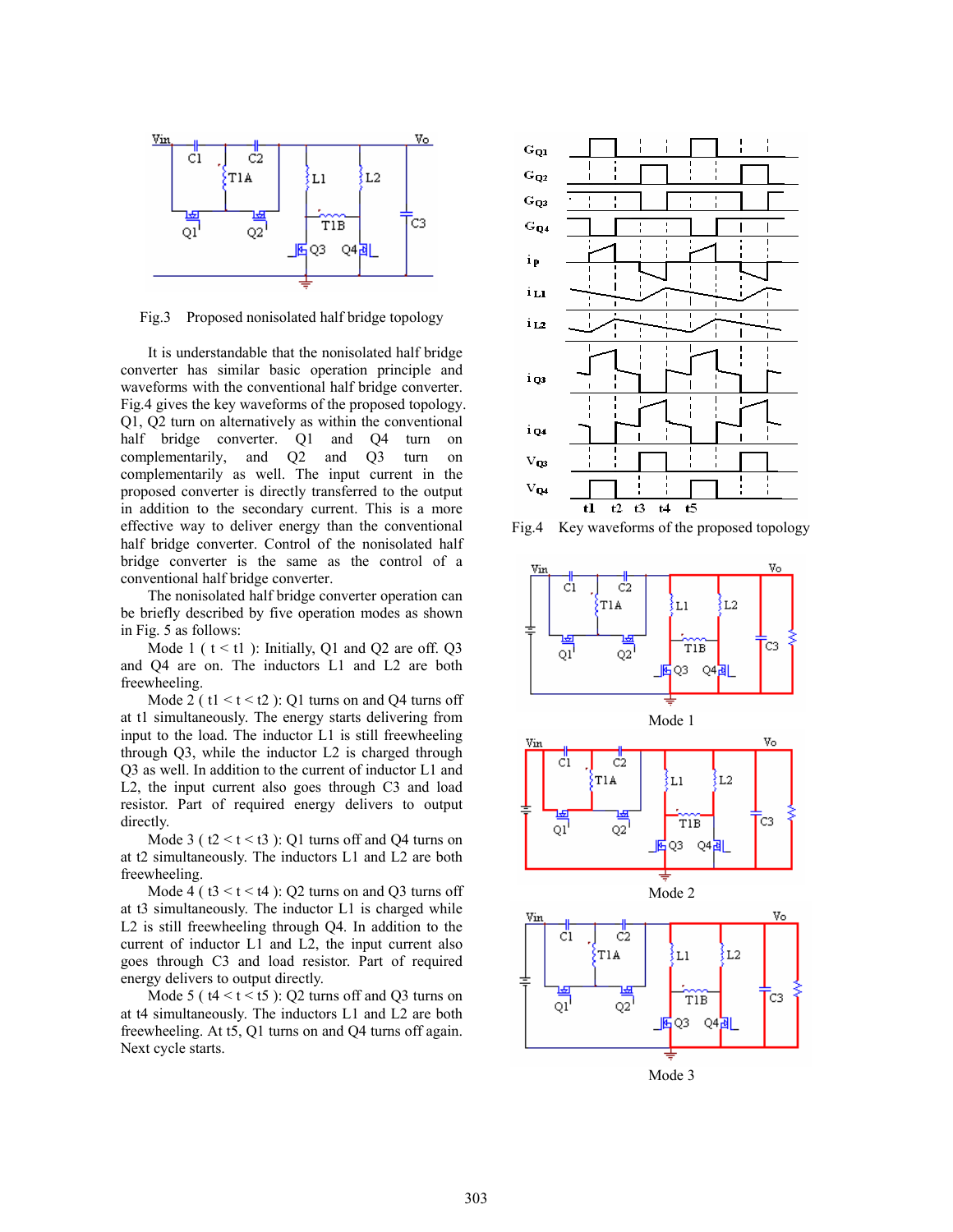

Fig. 5 Equivalent circuits in 5 operation modes

## IV. ANALYSIS OF THE PROPOSED TOPOLOGY

The major advantages of this proposed topology are the duty cycle is extended and the overall efficiency is improved comparing with a buck converter. The dynamic performance of the converter will also benefit from the extended duty cycle. Detailed analysis will be engaged below.

The operating principle of this nonisolated converter is similar to a conventional half bridge converter, but there is still some difference.

For conventional half bridge converter, the steady-state conversion ratio is:

$$
M = \frac{V_o}{V_{in}} = \frac{D}{2n}
$$
 (1)

For the proposed converter, the primary voltage amplitude of the transformer is:

$$
V_p = \frac{V_{in} - V_o}{2}
$$
 (2)

The voltage - second of the secondary inductor L1 or L2 must keep balance in steady-state. Considering the voltage - second of L1 over a whole switching cycle:

At 
$$
t1 \sim t2
$$
,  $t = D * Ts / 2$ ,  $V_L = -V_0$ 

At t2 ~ t3, t = (1 – D) \* Ts / 2, 
$$
V_L = -V_0
$$
  
\nAt t3 ~ t4, t = D \* Ts / 2,  $V_L = V_p / n - V_0$   
\nAt t4 ~ t5, t = (1 – D) \* Ts / 2,  $V_L = -V_0$ 

 The amount of voltage – second over one switching cycle should be zero, so we can get:

$$
-V_0 \cdot \frac{D}{2} \cdot T_s - V_0 \cdot \frac{1 - D}{2} \cdot T_s + \left(\frac{V_p}{n} - V_0\right) \cdot \frac{D}{2} \cdot T_s - V_0 \cdot \frac{1 - D}{2} \cdot T_s = 0
$$

Thus the conversion ratio of the proposed converter can be solved as:

$$
M = \frac{V_0}{V_{in}} = \frac{D}{4 \cdot n + D}
$$
 (3)

Meanwhile, the duty cycle can be derived as:

$$
D = \frac{4 V_0 \cdot n}{V_{in} - V_0} \tag{4}
$$

Where,  $D$  is the converter duty cycle.  $V_{in}$  is the input voltage. Vo is the output voltage. n is the transformer turns ratio (Np  $/$  Ns). Ts is the switching period.  $V_L$  is the voltage across inductor L1.

If the input voltage Vin is 12V and output voltage Vo is 1V, the duty cycle is 0.083 when buck topology is adopted. Instead, the duty cycle will be 0.545 (assume n=1.5) when the proposed topology is adopted. The duty cycle is extended significantly.

With the duty cycle extended to an appropriate range from extreme narrow level, the converter will have symmetrical dynamic response ability. High performance comparator will be not necessary for the pulse width modulator again. The possibility of malfunction will decrease. The most attractive benefit is that the switching loss will reduce dramatically.

The ideal voltage stress of the primary MOSFETs,  $V_{in}$  – Vo, is less than the input voltage. While on the contrary, the voltage stress of the primary MOSFETs is two times of the input voltage in forward and push pull topologies. That means the proposed topology can get higher reliability or lower conduction loss by using lower voltage rate MOSFETs, such as 30V even 20V MOSFETs. Another benefit of low voltage stress is that the miller effect of MOSFETs reduces, so the gate driving loss even switching loss can be reduced.

The major benefits of the proposed nonisolated half bridge converter can be summarized as:

1. Switching loss will reduce dramatically with the extended duty cycle.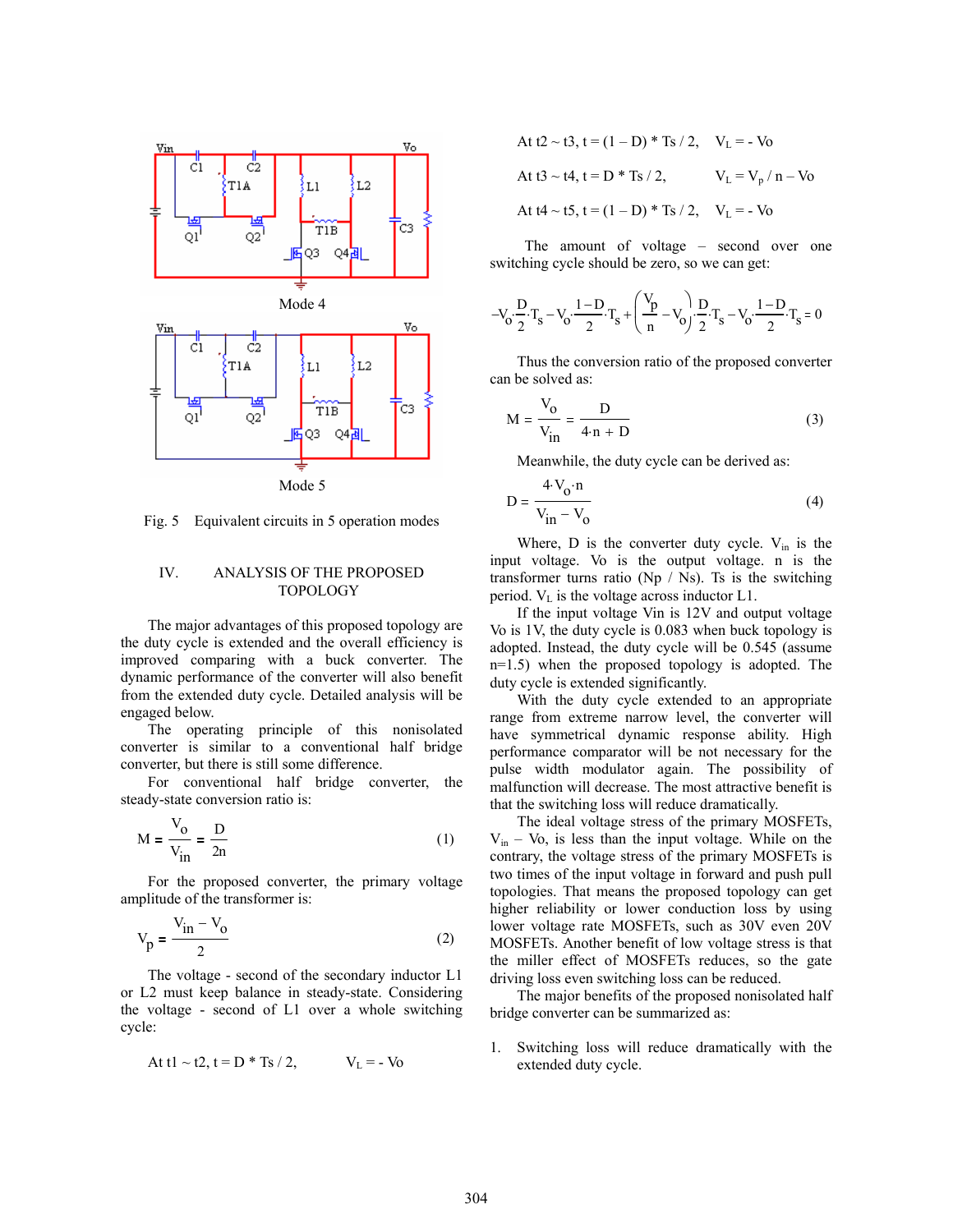- 2. The energy transferring is more effectively then that of conventional half bridge converter.
- 3. The voltage stress of the primary MOSFETs is less than the input voltage.

#### V. LOSS COMPARISON

Detailed loss analysis for a 12V - input, 1V/30A output converter was done. A two - phase synchronous buck converter was also designed for same requirement and used as a benchmark for this analysis.

Roughly, the total power loss of a buck converter and the proposed nonisolated half bridge converter can be divided into four parts:

- 1. Switching loss of the MOSFETs
- 2. Conduction loss of the MOSFETs
- 3. Gate driving loss of the MOSFETs
- 4. Loss of Magnetic components

Turn – off loss is the dominant loss for the primary MOSFETs and top MOSFETs. In the proposed nonisolated half bridge converter, the duty cycle is extended, so the peak current flows through the primary MOSFETs decreases dramatically for the same output power. Thus the turn - off loss of the primary MOSFETs, which is proportional to the peak current, will be significantly reduced as compared with that of the top MOSFETs in a two-phase buck converter. For a 12V input, 1V/30A output two - phase buck converter, assuming current ripple is 20A, the peak current flowing through each top MOSFET will be 25A when it turns off. On the contrary, if the nonisolated half bridge converter (NHB) is adopted, the primary current ripple is only 7.27A by using the same inductor as buck converter, so the peak current flowing through each primary MOSFET will be 10.5A when it turns off. Fig. 6 illustrates the difference.



Fig. 6 Peak current difference in buck converter and proposed converter

Assuming turn – off time is 20ns, switching frequency is 350 kHz, the turn – off switching loss of two top MOSFETs in buck converter will be:

$$
P_{off} = V_{in} * I_p * t_{off} * f_s = 12 * 25 * 20n * 350k
$$
  
= 2.1 W

The turn – off switching loss of two primary MOSFETs in nonisolated half bridge converter is:

$$
P_{off} = V_{in}/2 * I_p * t_{off} * f_s = 6 * 10.5 * 20n * 350k
$$
  
= 0.44W

Obviously, turn  $-$  off switching loss of nonisolated half bridge converter is much less than that of two phase buck converter, 1.66W loss is saved.

Actually, the proposed converter can also save some turn – on switching loss, but the turn – on switching loss is usually less than  $20\%$  of the turn – off switching loss, and it is hard to precisely evaluate as the effect of reverse recovery of the body diode in the synchronous MOSFET.

On the other side, conduction loss is the dominant loss for the secondary side MOSFETs and bottom MOSFETs. In a two - phase synchronous buck converter, the RMS value of each bottom MOSFET roughly equals to:

$$
I_{Q_{rms}} = \frac{I_0}{2} \sqrt{1 - D}
$$
 (5)

In the proposed nonisolated half bridge converter, the secondary side MOSFET's current waveforms was shown in Fig. 4. The RMS value of each secondary MOSFET roughly equals to:

$$
I_{Q_{rms}} = \frac{I_0}{2} \sqrt{1 + D}
$$
 (6)

Duty cycle is extended in the proposed topology. Obviously, RMS value of the current flowing through the secondary side MOSFETs increased. Hence, the conduction loss in nonisolated half bridge converter increases as compared with that in the two – phase synchronous buck converter.

Since there is an extra transformer in the proposed converter and the transformer will dissipate some energy, the magnetic losses of the proposed converter, which included inductor losses and transformer losses, will increase too.

The overall efficiency of the proposed converter is still improved since the switching loss is reduced so dramatically.

An example was taken for this loss analysis. The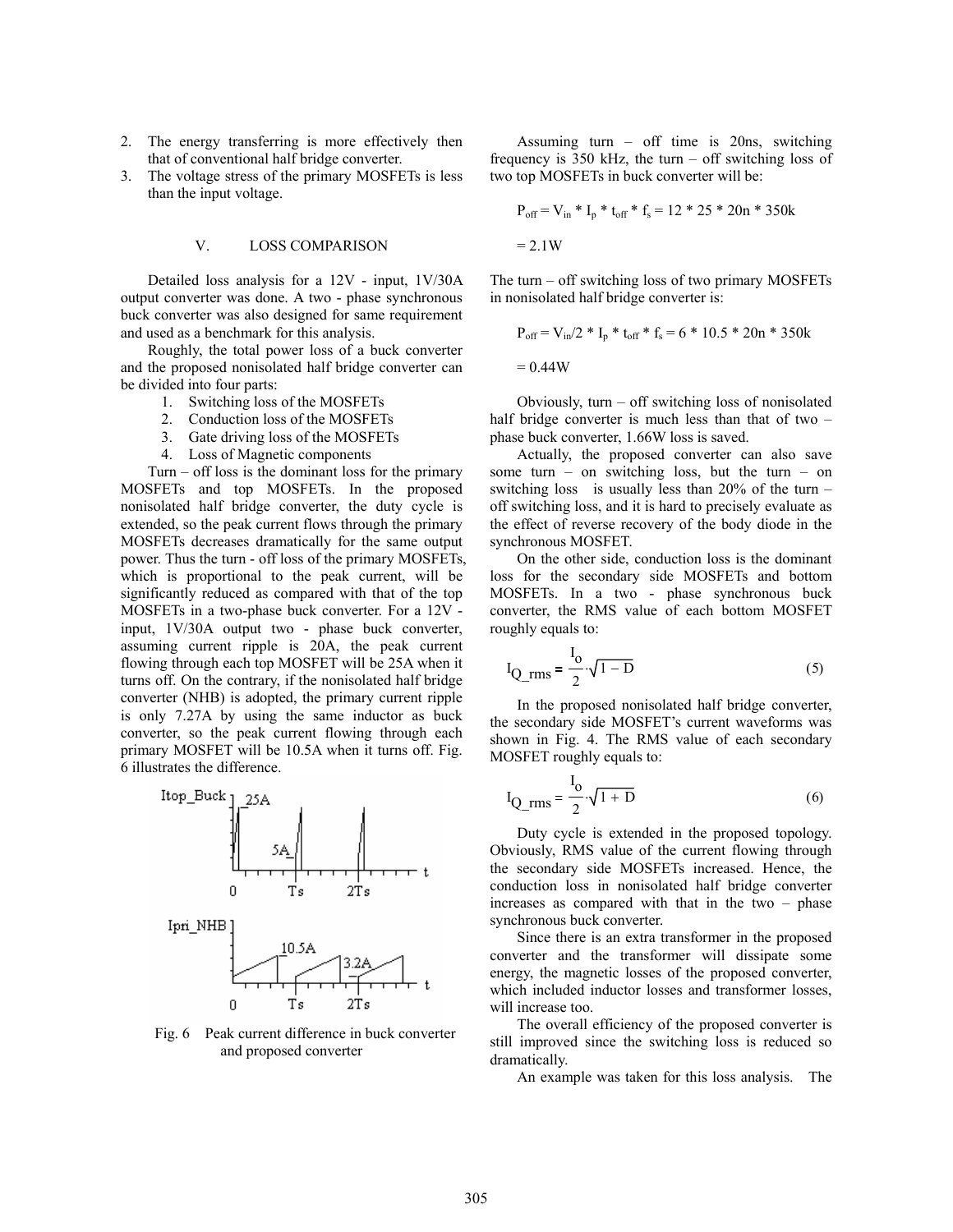input voltage is 12V, output voltage and current is 1V/30A. IRF7821 was selected as primary and top MOSFETs, and FDS7088N7 was selected as secondary side and bottom MOSFETs, the secondary inductor is 250nH. The calculation results indicate that the efficiency is improved about  $2\% \sim 3\%$ . Figure 7 illustrates the breakdown of the losses in the proposed nonisolated half bridge converter (NHB) and a two-phase buck converter (Buck).



Fig. 7 Loss comparisons between proposed converter and two-phase buck converter

# VI. VERIFICATION

A 12V - input, 1V/30A output prototype was built. For comparison, a two - phase interleaving buck was also built with same specification. The switching frequency is 350 kHz. MOSFET IRF7821 ( $R_{dson} = 9$ m $\Omega$ ,  $Q_g$  = 15.3 nC) was selected as the primary switches and top switches; MOSFET FDS7088N7 ( $R_{dson} = 3$  m $\Omega$ ,  $Q<sub>g</sub> = 37$  nC) was selected as the secondary side switches and bottom switches. RM4 planar cores and PCB windings are employed to build a transformer with 2:1 turns ratio and two 250 nH inductors. 12 layers PCB was designed and built.

The prototype and typical waveforms are illustrated in Fig. 8 and Fig. 9 respectively. Fig. 9(b) indicates that the gate - source of the primary low side MOSFET is negative biased when it is turned off. This negative voltage can turn off the MOSFET faster, so the turn – off switching loss can be reduced.



Fig. 8 Prototype of nonisolated half bridge converter



(a) Voltage across primary winding of the transformer



(b) Gate-source voltage of primary low side MOSFET



(c) Drain-Source voltage of synchronous MOSFET

Fig. 9 typical waveforms